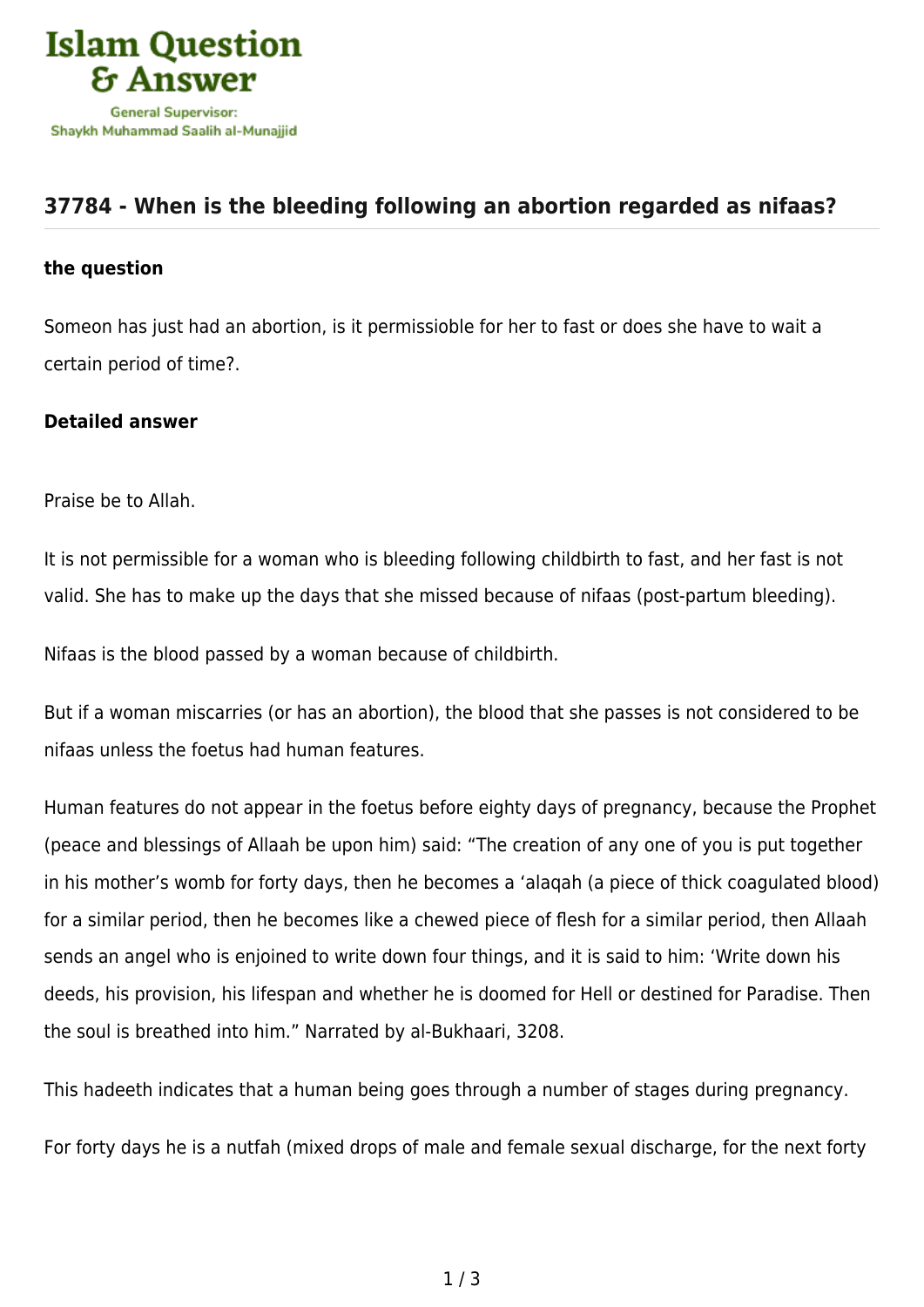

days he is a 'alaqah (a piece of thick coagulated blood), then for forty days he is a mudghah (a lump of chewed flesh), then the soul is breathed into him after one hundred and twenty days have passed.

Human features begin to appear at the mudghah stage, not before that, because Allaah says (interpretation of the meaning):

"O mankind! If you are in doubt about the Resurrection, then verily, We have created you (i.e. Adam) from dust, then from a Nutfah (mixed drops of male and female sexual discharge, i.e. the offspring of Adam), then from aclot (a piece of thick coagulated blood) then from a little lump of flesh — some formed and some unformed (as in the case of miscarriage) — that We may make (it) clear to you (i.e. to show you Our Power and Ability to do what We will)"

## [al-hajj 22:5]

Allaah described the mudghah as being formed and unformed. What is meant by formed is that there appear on the embryo traces of how the body will look, such as the head, limbs, etc.

Based on this, if this woman had an abortion, if that happened before eighty days of pregnancy, then the blood she passes is not the blood of nifaas, rather it is istihaadah (non-menstrual bleeding) which does not stop her from praying and fasting, but she has to do wudoo' for each prayer.

If the abortion took place after the soul was breathed into the foetus – i.e., after one hundred and twenty days of pregnancy – then the blood is definitely nifaas.

If the abortion took place between eighty and one hundred and twenty days, then the embryo should be examined. If it has human features then the blood is nifaas, and if it does not then the blood is istihaadah.